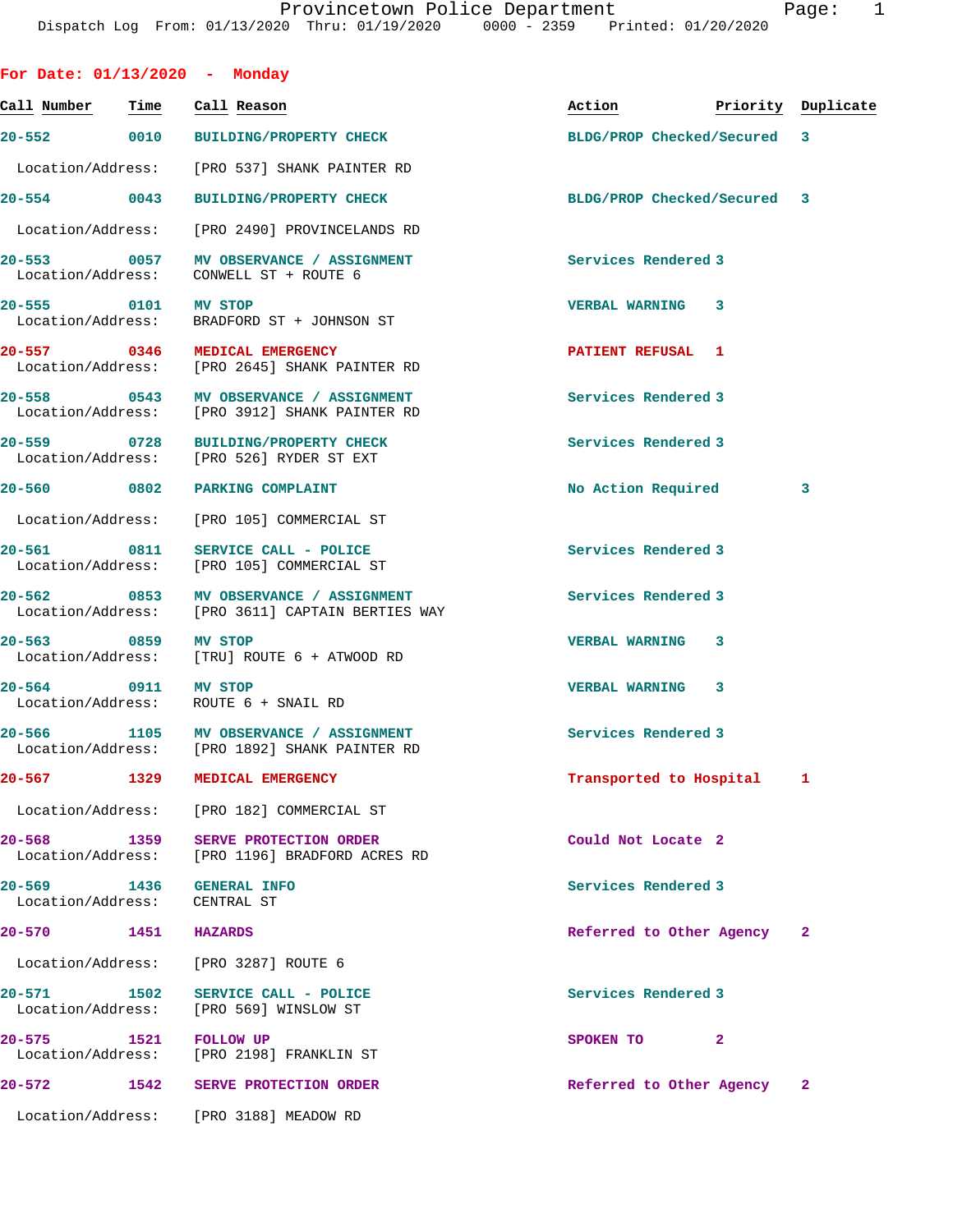**20-573 1549 ASSIST CITIZEN Services Rendered 3**  Location/Address: [PRO 3296] SHANK PAINTER RD 20-576 1718 MV OBSERVANCE / ASSIGNMENT **Services Rendered 3**  Location/Address: [PRO 521] ROUTE 6 **20-577 1814 BUILDING/PROPERTY CHECK Services Rendered 3**  Location/Address: [PRO 2898] JEROME SMITH RD

**20-579 1823 BUILDING/PROPERTY CHECK Services Rendered 3** 

Location/Address: [PRO 2206] PILGRIMS LANDING

**20-578 1825 BUILDING/PROPERTY CHECK Services Rendered 3** 

**20-581 1828 BUILDING/PROPERTY CHECK Services Rendered 3**  [PRO 75] CAPTAIN BERTIES WAY

**20-582 1835 MV OBSERVANCE / ASSIGNMENT Services Rendered 3**  Location/Address: [PRO 3440] ROUTE 6

Location/Address: [PRO 3296] SHANK PAINTER RD

Location/Address: BRADFORD ST + HOWLAND ST

**20-587** 2034 MV COMPLAINT 2008 2008 2010 Services Rendered 2<br>
Location/Address: [PRO 3296] SHANK PAINTER RD [PRO 3296] SHANK PAINTER RD

**20-586 2038 MV OBSERVANCE / ASSIGNMENT Services Rendered 3**  Location/Address: SHANK PAINTER RD + PROVINCE RD

Location/Address: [PRO 2483] COMMERCIAL ST

Location/Address: [PRO 542] SHANK PAINTER RD

## **For Date: 01/14/2020 - Tuesday**

| Location/Address:<br>[PRO 2645] SHANK PAINTER RD                                                        |                             |
|---------------------------------------------------------------------------------------------------------|-----------------------------|
| $20 - 593$<br>0140<br><b>BUILDING/PROPERTY CHECK</b>                                                    | BLDG/PROP Checked/Secured 3 |
| Location/Address:<br>[PRO 413] CONWELL ST                                                               |                             |
| $20 - 594$<br>0151<br>MV OBSERVANCE / ASSIGNMENT<br>Location/Address:<br>ROUTE 6                        | Services Rendered 3         |
| $20 - 595$<br>0308<br><b>BUILDING/PROPERTY CHECK</b><br>Location/Address:<br>[PRO 3259] MACMILLAN WHARF | Services Rendered 3         |
| $20 - 596$<br>0321<br><b>BUILDING/PROPERTY CHECK</b><br>Location/Address:<br>FRO 4331 RYDER ST EXT      | Services Rendered 3         |

Location/Address: [PRO 2483] COMMERCIAL ST

**20-580 1824 BUILDING/PROPERTY CHECK Services Rendered 3** 

Location/Address: PROVINCE RD

20-583 2008 PARK, WALK & TALK **Particular Services Rendered 3** 

**20-584 2016 BUILDING/PROPERTY CHECK Services Rendered 3**  Location/Address: [PRO 2540] RACE POINT RD

**20-585 2030 MV OBSERVANCE / ASSIGNMENT Services Rendered 3** 

Location/Address: HOWLAND ST + HARRY KEMP WAY

**20-591 2320 ASSIST CITIZEN Services Rendered 3** 

**20-588 2036 MV STOP VERBAL WARNING 3** 

**20-589 2139 BUILDING/PROPERTY CHECK Services Rendered 3** 

Location/Address: [PRO 3188] MEADOW RD

**20-590 2148 SERVE PROTECTION ORDER Could Not Locate 2**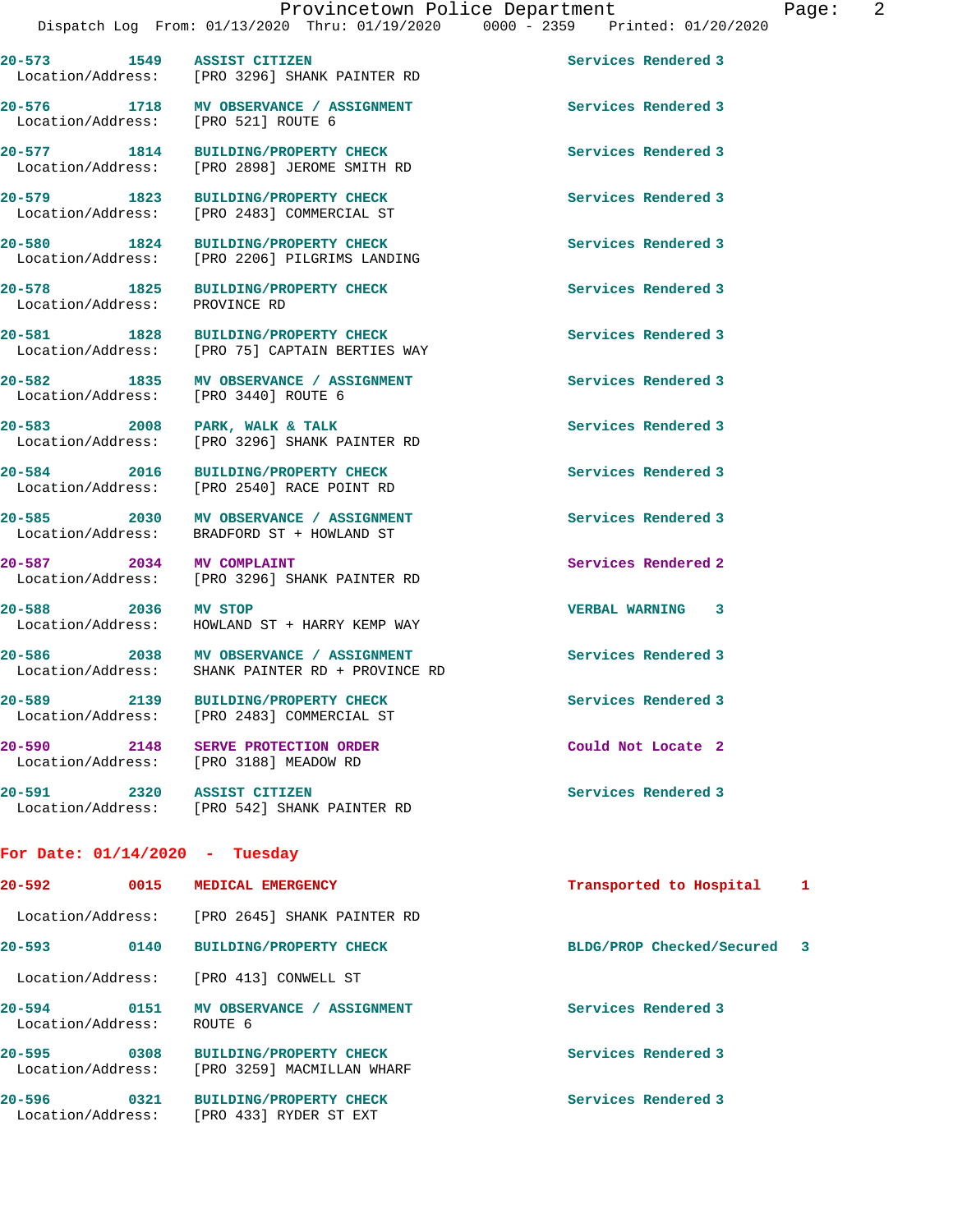**20-597 0350 BUILDING/PROPERTY CHECK Services Rendered 3**  Location/Address: [PRO 2977] COMMERCIAL ST **20-598 0512 MV OBSERVANCE / ASSIGNMENT Services Rendered 3**  Location/Address: SHANK PAINTER RD + JEROME SMITH RD **20-599 0520 MV OBSERVANCE / ASSIGNMENT Services Rendered 3**  Location/Address: [PRO 2518] ROUTE 6 **20-600 0555 PARK, WALK & TALK Services Rendered 3**  [PRO 516] RACE POINT RD **20-601 0612 MV OBSERVANCE / ASSIGNMENT Services Rendered 3**  Location/Address: [PRO 3912] SHANK PAINTER RD **20-602 0748 BUILDING/PROPERTY CHECK Services Rendered 3**  Location/Address: [PRO 433] RYDER ST EXT **20-603 0805 MV STOP VERBAL WARNING 3**  Location/Address: ROUTE 6 + CONWELL ST **20-604 0810 SERVICE CALL - POLICE Services Rendered 3**  Location/Address: [PRO 569] WINSLOW ST 20-605 0810 SERVICE CALL - POLICE **Services Rendered 3**  Location/Address: [PRO 488] MAYFLOWER ST 20-606 0900 MV OBSERVANCE / ASSIGNMENT Services Rendered 3 Location/Address: ROUTE 6 + SNAIL RD **20-607 0926 ASSIST CITIZEN SPOKEN TO 3**  Location/Address: [PRO 3663] BRADFORD ST **20-608 0934 ALARM - FIRE False Alarm 1**  [PRO 537] SHANK PAINTER RD **20-610 0956 MV STOP VERBAL WARNING 3**  ROUTE 6 + SHANK PAINTER RD **20-611 1044 MEDICAL EMERGENCY Transported to Hospital 1** Location/Address: [PRO 781] CAPTAIN BERTIES WAY **20-612 1116 MV OBSERVANCE / ASSIGNMENT Services Rendered 3**  Location/Address: ROUTE 6 + SNAIL RD **20-613 1146 MV STOP VERBAL WARNING 3**  Location/Address: [PRO 3974] SHANK PAINTER RD **20-614 1306 MEDICAL EMERGENCY Transported to Hospital 1** Location/Address: [PRO 355] COMMERCIAL ST **20-615 1314 FIRE - OTHER SPOKEN TO 1**  Location/Address: [PRO 2548] HOWLAND ST **20-618 1345 MEDICAL EMERGENCY Transported to Hospital 1** Location/Address: [PRO 526] RYDER ST EXT **20-619 1506 PARK, WALK & TALK Services Rendered 3**  Location/Address: [PRO 569] WINSLOW ST **20-620 1534 PARK, WALK & TALK Services Rendered 3**  Location/Address: [PRO 105] COMMERCIAL ST **20-621 1545 MV STOP VERBAL WARNING 3**  [PRO 57] BRADFORD ST **20-622 1555 GENERAL INFO Services Rendered 3**  Location/Address: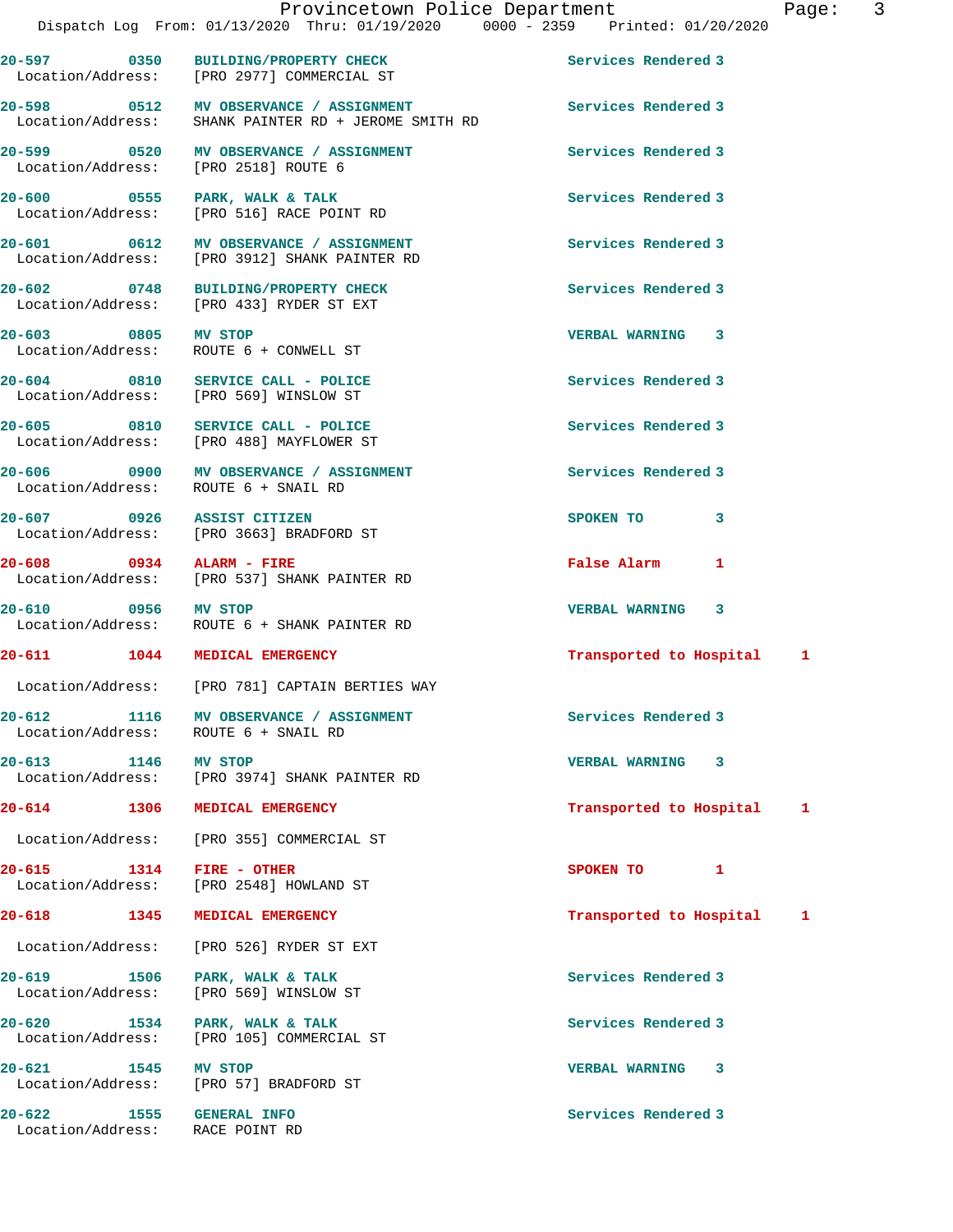| 20-623 1613 MV STOP                                  | Location/Address: [PRO 3293] COMMERCIAL ST                                                 | VERBAL WARNING 3            |   |
|------------------------------------------------------|--------------------------------------------------------------------------------------------|-----------------------------|---|
|                                                      | 20-624 1631 PARK, WALK & TALK<br>Location/Address: [PRO 3296] SHANK PAINTER RD             | Services Rendered 3         |   |
|                                                      | 20-625 1656 BUILDING/PROPERTY CHECK<br>Location/Address: [PRO 2977] COMMERCIAL ST          | Services Rendered 3         |   |
| 20-626 1701 DISORDERLY                               | Location/Address: [PRO 530] SHANK PAINTER RD                                               | Services Rendered 1         |   |
|                                                      | 20-627 2029 MV OBSERVANCE / ASSIGNMENT<br>Location/Address: ROUTE 6 + HOWLAND ST           | Services Rendered 3         |   |
| 20-628 2032 MV STOP                                  | Location/Address: [PRO 521] ROUTE 6                                                        | <b>VERBAL WARNING 3</b>     |   |
|                                                      | 20-631 2341 BUILDING/PROPERTY CHECK                                                        | BLDG/PROP Checked/Secured 3 |   |
|                                                      | Location/Address: [PRO 1989] COMMERCIAL ST                                                 |                             |   |
| For Date: $01/15/2020$ - Wednesday                   |                                                                                            |                             |   |
|                                                      | 20-632 0005 MV OBSERVANCE / ASSIGNMENT<br>Location/Address: [PRO 2494] BRADFORD ST         | Services Rendered 3         |   |
|                                                      | 20-633 0039 BUILDING/PROPERTY CHECK                                                        | BLDG/PROP Checked/Secured 3 |   |
|                                                      | Location/Address: [PRO 1780] JOHNSON ST                                                    |                             |   |
| 20-634 0040 MV STOP                                  | Location/Address: [PRO 526] RYDER ST EXT<br>Refer To Arrest: 20-6-AR                       | $Arrest(s)$ Made $3$        |   |
|                                                      | 20-635 0146 ASSIST DEPARTMENT / MUTUAL AID<br>Location/Address: [PRO 542] SHANK PAINTER RD | Services Rendered 3         |   |
| 20-637 0424 MEDICAL EMERGENCY                        | Location/Address: [PRO 542] SHANK PAINTER RD<br>Refer To Arrest: 20-6-AR                   | PATIENT REFUSAL 1           |   |
|                                                      | 20-638 0604 BUILDING/PROPERTY CHECK<br>Location/Address: [PRO 2977] COMMERCIAL ST          | Services Rendered 3         |   |
| $20 - 639$                                           | 0704 BUILDING/PROPERTY CHECK                                                               | BLDG/PROP Checked/Secured 3 |   |
|                                                      | Location/Address: [PRO 2499] RACE POINT RD                                                 |                             |   |
| 20-641 0815<br>Location/Address:                     | PARK, WALK & TALK<br>[PRO 569] WINSLOW ST                                                  | Services Rendered 3         |   |
| 0815<br>$20 - 642$<br>Location/Address:              | PARK, WALK & TALK<br>[PRO 488] MAYFLOWER ST                                                | Services Rendered 3         |   |
| 20-643 0822<br>Location/Address:                     | MEDICAL EMERGENCY<br>[PRO 437] FREEMAN ST                                                  | Services Rendered 1         |   |
| $\overline{0839}$<br>$20 - 644$<br>Location/Address: | MEDICAL EMERGENCY<br>[PRO 1662] PEARL ST                                                   | Services Rendered 1         |   |
| 20-645 0841<br>Location/Address:                     | <b>HAZARDS</b><br>[PRO 2540] RACE POINT RD                                                 | <b>PATIENT REFUSAL 2</b>    |   |
| $20 - 646$                                           | 0849 ESCORT / TRANSPORT                                                                    | Transferred Custody         | 3 |
|                                                      | Location/Address: [ORL 1] ROCK HARBOR RD                                                   |                             |   |

Refer To Arrest: 20-6-AR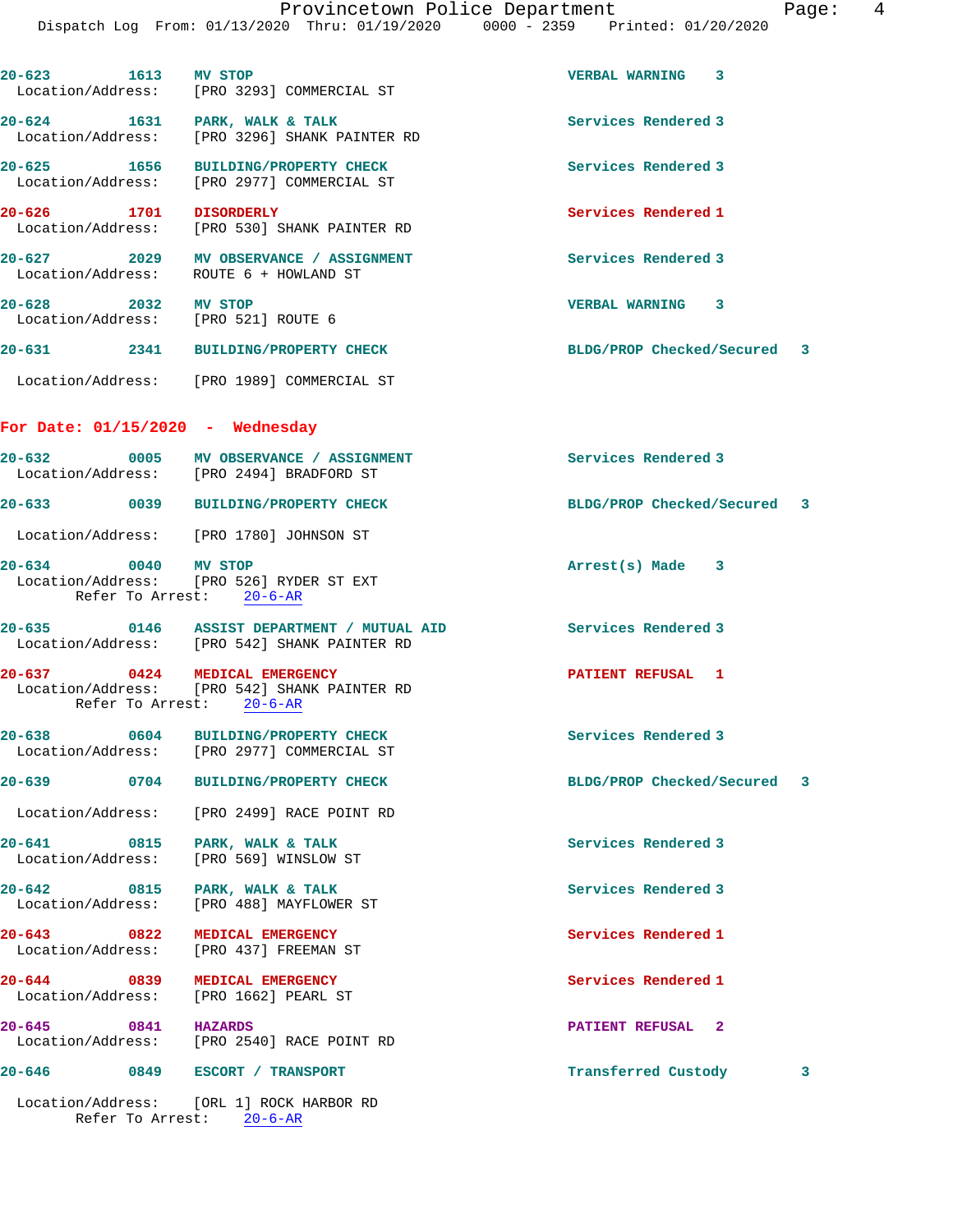| 20-647 0957 911 - GENERAL         | Location/Address: [PRO 1043] OLD COLONY WAY                                         | Services Rendered 1         |   |
|-----------------------------------|-------------------------------------------------------------------------------------|-----------------------------|---|
| 20-649 1016 ALARM - GENERAL       | Location/Address: [PRO 4005] SCHOOL ST                                              | False Alarm 1               |   |
|                                   | 20-648 1018 PARK, WALK & TALK<br>Location/Address: JOHNSON ST + COMMERCIAL ST       | Services Rendered 3         |   |
| 20-650 1048 FUNERAL ESCORT        | Location/Address: [PRO 1645] HARRY KEMP WAY                                         | Services Rendered 3         |   |
| 20-651 1054 LOST PASSPORT         | Location/Address: [PRO 542] SHANK PAINTER RD                                        | Services Rendered 3         |   |
|                                   | 20-652 1100 CELLBLOCK INSPECTION<br>Location/Address: [PRO 542] SHANK PAINTER RD    | Services Rendered 3         |   |
| 20-653 1110 ALARM ERROR           |                                                                                     | No Action Required 1        |   |
|                                   | Location/Address: [PRO 3456] RYDER ST EXT                                           |                             |   |
|                                   | 20-654 1125 SERVE PROTECTION ORDER<br>Location/Address: [PRO 542] SHANK PAINTER RD  | Could Not Locate 2          |   |
| 20-655 1130 911 - GENERAL         |                                                                                     | No Action Required          | 1 |
|                                   | Location/Address: [PRO 2236] BRADFORD ST EXT                                        |                             |   |
|                                   | 20-656 1159 BUILDING/PROPERTY CHECK                                                 | BLDG/PROP Checked/Secured 3 |   |
|                                   | Location/Address: [PRO 3317] CEMETERY RD                                            |                             |   |
|                                   | 20-657 1300 MV OBSERVANCE / ASSIGNMENT<br>Location/Address: ROUTE 6 + MAYFLOWER AVE | Services Rendered 3         |   |
| 20-658 1347 FOLLOW UP             | Location/Address: [PRO 442] HARRY KEMP WAY                                          | FOLLOW UP<br>$\mathbf{2}$   |   |
| 20-659 1354 MV STOP               | Location/Address: CREEK HILL RD + BRADFORD ST EXT                                   | 3<br><b>VERBAL WARNING</b>  |   |
| 20-663 1638 B & E / BURGLARY      | Location/Address: [PRO 1257] COMMERCIAL ST                                          | Investigated<br>2           |   |
| $20 - 664$<br>1645                | <b>MV COMPLAINT</b><br>Location/Address: [PRO 16] BRADFORD ST                       | 2<br>SPOKEN TO              |   |
| 20-665                            | 1740 MEDICAL EMERGENCY                                                              | Transported to Hospital 1   |   |
|                                   | Location/Address: [PRO 1561] CONANT ST                                              |                             |   |
| 20-666 1849<br>Location/Address:  | <b>FOLLOW UP</b><br>[PRO 3188] MEADOW RD                                            | Could Not Locate 2          |   |
| $20 - 667$ 2007                   | SUSPICIOUS ACTIVITY<br>Location/Address: [PRO 1538] COMMERCIAL ST                   | SPOKEN TO<br>$\overline{2}$ |   |
| 20-668<br>2033                    | <b>BUILDING/PROPERTY CHECK</b>                                                      | BLDG/PROP Checked/Secured 3 |   |
|                                   | Location/Address: [PRO 2490] PROVINCELANDS RD                                       |                             |   |
| For Date: $01/16/2020$ - Thursday |                                                                                     |                             |   |
| $20 - 669$<br>0032                | <b>BUILDING/PROPERTY CHECK</b><br>Location: 441R COMMERCIAL ST.                     | Services Rendered 3         |   |
| $20 - 670$<br>0040                | PARK, WALK & TALK                                                                   | Services Rendered 3         |   |

Location/Address: [PRO 2500] COMMERCIAL ST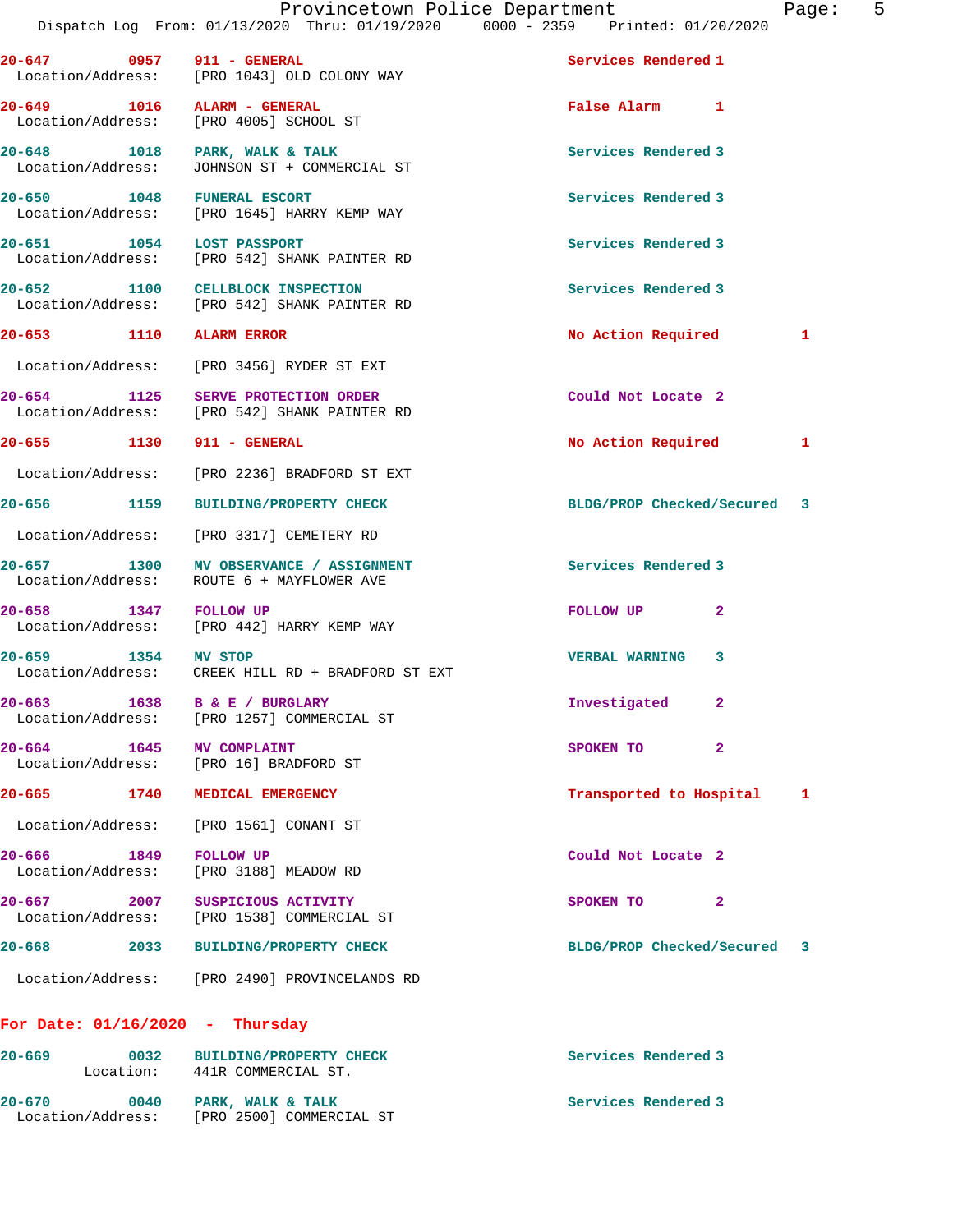|                                                                                 |                              | Provincetown Police Department<br>Dispatch Log From: 01/13/2020 Thru: 01/19/2020 0000 - 2359 Printed: 01/20/2020 |                     |                             | Page: | 6 |
|---------------------------------------------------------------------------------|------------------------------|------------------------------------------------------------------------------------------------------------------|---------------------|-----------------------------|-------|---|
|                                                                                 |                              | 20-671 0047 PARK, WALK & TALK<br>Location/Address: [PRO 3259] MACMILLAN WHARF                                    | Services Rendered 3 |                             |       |   |
|                                                                                 |                              | 20-672 0052 MV OBSERVANCE / ASSIGNMENT                                                                           | Services Rendered 3 |                             |       |   |
| Location/Address: [PRO 37] BRADFORD ST                                          |                              |                                                                                                                  |                     |                             |       |   |
| 20-676 0114 MV COLLISION<br>Location/Address: [PRO 526] RYDER ST EXT            | Refer To Accident: 20-2-AC   |                                                                                                                  | Services Rendered 1 |                             |       |   |
| 20-673 0150 BUILDING/PROPERTY CHECK                                             |                              |                                                                                                                  |                     | BLDG/PROP Checked/Secured 3 |       |   |
|                                                                                 |                              | Location/Address: [PRO 1645] HARRY KEMP WAY                                                                      |                     |                             |       |   |
| 20-674<br>Location/Address: [PRO 2977] COMMERCIAL ST                            |                              | 0201 BUILDING/PROPERTY CHECK                                                                                     | Services Rendered 3 |                             |       |   |
| 20-675 0210 BUILDING/PROPERTY CHECK                                             |                              |                                                                                                                  |                     | BLDG/PROP Checked/Secured 3 |       |   |
|                                                                                 |                              | Location/Address: [PRO 545] SHANK PAINTER RD                                                                     |                     |                             |       |   |
| 20-677 0437 BUILDING/PROPERTY CHECK                                             |                              |                                                                                                                  |                     | BLDG/PROP Checked/Secured 3 |       |   |
|                                                                                 | Location: 441R COMMRCIAL ST. |                                                                                                                  |                     |                             |       |   |
| 20-678 0447 BUILDING/PROPERTY CHECK                                             |                              |                                                                                                                  |                     | BLDG/PROP Checked/Secured 3 |       |   |
| Location/Address: [PRO 379] COMMERCIAL ST                                       |                              |                                                                                                                  |                     |                             |       |   |
|                                                                                 |                              | 20-679 0454 MV OBSERVANCE / ASSIGNMENT<br>Location/Address: [PRO 3430] COMMERCIAL ST                             | Services Rendered 3 |                             |       |   |
| 20-680 0503 BUILDING/PROPERTY CHECK                                             |                              |                                                                                                                  |                     | BLDG/PROP Checked/Secured 3 |       |   |
|                                                                                 |                              | Location/Address: [PRO 2490] PROVINCELANDS RD                                                                    |                     |                             |       |   |
| 20-681 0521 BUILDING/PROPERTY CHECK                                             |                              |                                                                                                                  |                     | BLDG/PROP Checked/Secured 3 |       |   |
| Location/Address: [PRO 2499] RACE POINT RD                                      |                              |                                                                                                                  |                     |                             |       |   |
| 20-682 0628 BUILDING/PROPERTY CHECK<br>Location/Address: [PRO 521] ROUTE 6      |                              |                                                                                                                  | Services Rendered 3 |                             |       |   |
| 20-683 0804 ANIMAL CALL                                                         |                              |                                                                                                                  |                     | Referred to Other Agency    | -2    |   |
|                                                                                 |                              | Location/Address: [PRO 2206] PILGRIMS LANDING                                                                    |                     |                             |       |   |
| 20-684 0809<br>Location/Address:                                                |                              | PARK, WALK & TALK<br>[PRO 569] WINSLOW ST                                                                        | Services Rendered 3 |                             |       |   |
| 20-685 0819<br>Location/Address:                                                |                              | MEDICAL EMERGENCY<br>[PRO 1158] WINSLOW ST                                                                       | Services Rendered 1 |                             |       |   |
| 20-686 0904 BUILDING/PROPERTY CHECK<br>Location/Address: [PRO 488] MAYFLOWER ST |                              |                                                                                                                  | Services Rendered 3 |                             |       |   |
| 20-687  0945 BUILDING/PROPERTY CHECK                                            |                              |                                                                                                                  |                     | BLDG/PROP Checked/Secured 3 |       |   |
| Location/Address:                                                               |                              | [PRO 3317] CEMETERY RD                                                                                           |                     |                             |       |   |
| Location/Address:                                                               |                              | 20-688  0951 MV OBSERVANCE / ASSIGNMENT<br>[PRO 3430] COMMERCIAL ST                                              | Services Rendered 3 |                             |       |   |
| 20–689 0959<br>Location/Address:                                                |                              | PARK, WALK & TALK<br>[PRO 4136] BRADFORD ST                                                                      | Services Rendered 3 |                             |       |   |
| 20-690 1012<br>Location/Address:                                                |                              | <b>BUILDING/PROPERTY CHECK</b><br>[PRO 3259] MACMILLAN WHARF                                                     | Services Rendered 3 |                             |       |   |
| 20-691 1028                                                                     | <b>LOST BACKPACK</b>         | Location/Address: [PRO 542] SHANK PAINTER RD                                                                     | Services Rendered 3 |                             |       |   |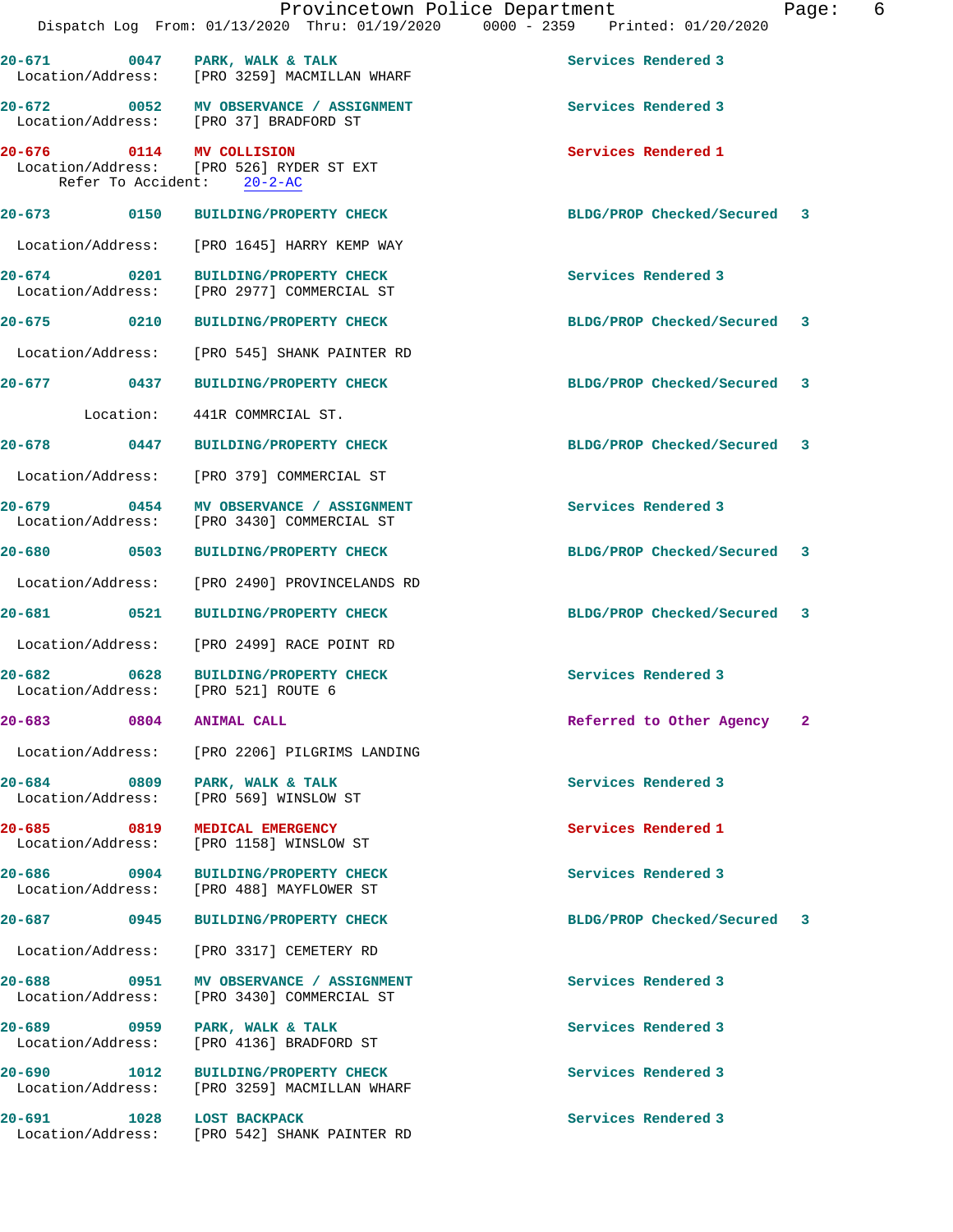**20-692 1038 BUILDING/PROPERTY CHECK Services Rendered 3**  Location/Address: [PRO 2483] COMMERCIAL ST **20-693 1116 PET PANTRY Services Rendered 3**  Location/Address: [PRO 3296] SHANK PAINTER RD **20-694 1137 MV OBSERVANCE / ASSIGNMENT Services Rendered 3**  Location/Address: SHANK PAINTER RD + PROVINCE RD **20-695 1235 BUILDING/PROPERTY CHECK BLDG/PROP Checked/Secured 3** Location/Address: [PRO 3287] ROUTE 6 **20-696 1337 BUILDING/PROPERTY CHECK BLDG/PROP Checked/Secured 3** Location/Address: [PRO 2206] PILGRIMS LANDING **20-697 1341 MV STOP VERBAL WARNING 3**  Location/Address: [PRO 3430] COMMERCIAL ST **20-698 1344 PARK, WALK & TALK Services Rendered 3**  Location/Address: COMMERCIAL ST **20-699 1439 FOLLOW UP ROLLOW UP 2**<br> **2** Location/Address: [PRO 539] SHANK PAINTER RD [PRO 539] SHANK PAINTER RD **20-701 1500 SERVICE CALL - POLICE SPOKEN TO 3**  Location/Address: [PRO 542] SHANK PAINTER RD **20-702 1523 MV DISABLED Vehicle Towed 2**  Location/Address: [PRO 3670] SHANK PAINTER RD **20-703 1627 MV OBSERVANCE / ASSIGNMENT Services Rendered 3**  Location/Address: [PRO 3440] ROUTE 6 **20-706 1632 MV STOP VERBAL WARNING 3**  Location/Address: [PRO 395] COMMERCIAL ST 20-704 1636 BUILDING/PROPERTY CHECK Services Rendered 3<br>
Location/Address: [PRO 2483] COMMERCIAL ST [PRO 2483] COMMERCIAL ST **20-705 1638 BUILDING/PROPERTY CHECK Services Rendered 3**  Location/Address: [PRO 2206] PILGRIMS LANDING **20-707 1643 MV OBSERVANCE / ASSIGNMENT Services Rendered 3**  Location/Address: [PRO 539] SHANK PAINTER RD **20-708 1651 MV STOP VERBAL WARNING 3**  Location/Address: ATLANTIC AVE **20-709 1719 ASSIST CITIZEN Could Not Locate 3**  Location/Address: [PRO 530] SHANK PAINTER RD **20-711 1915 ANIMAL CALL Services Rendered 2**  Location/Address: [PRO 667] COMMERCIAL ST **20-710 1917 MV OBSERVANCE / ASSIGNMENT Services Rendered 3**  Location/Address: ROUTE 6 + SNAIL RD **20-712 1921 MV STOP VERBAL WARNING 3**  Location/Address: ROUTE 6 **20-713 2001 MV STOP VERBAL WARNING 3**  Location/Address: [PRO 521] ROUTE 6 **20-714 2002 ALARM - FIRE False Alarm Weather (No Bill)** Location/Address: [PRO 1537] COMMERCIAL ST **20-716 2106 ASSIST DEPARTMENT / MUTUAL AID No Action Required 3**

**1**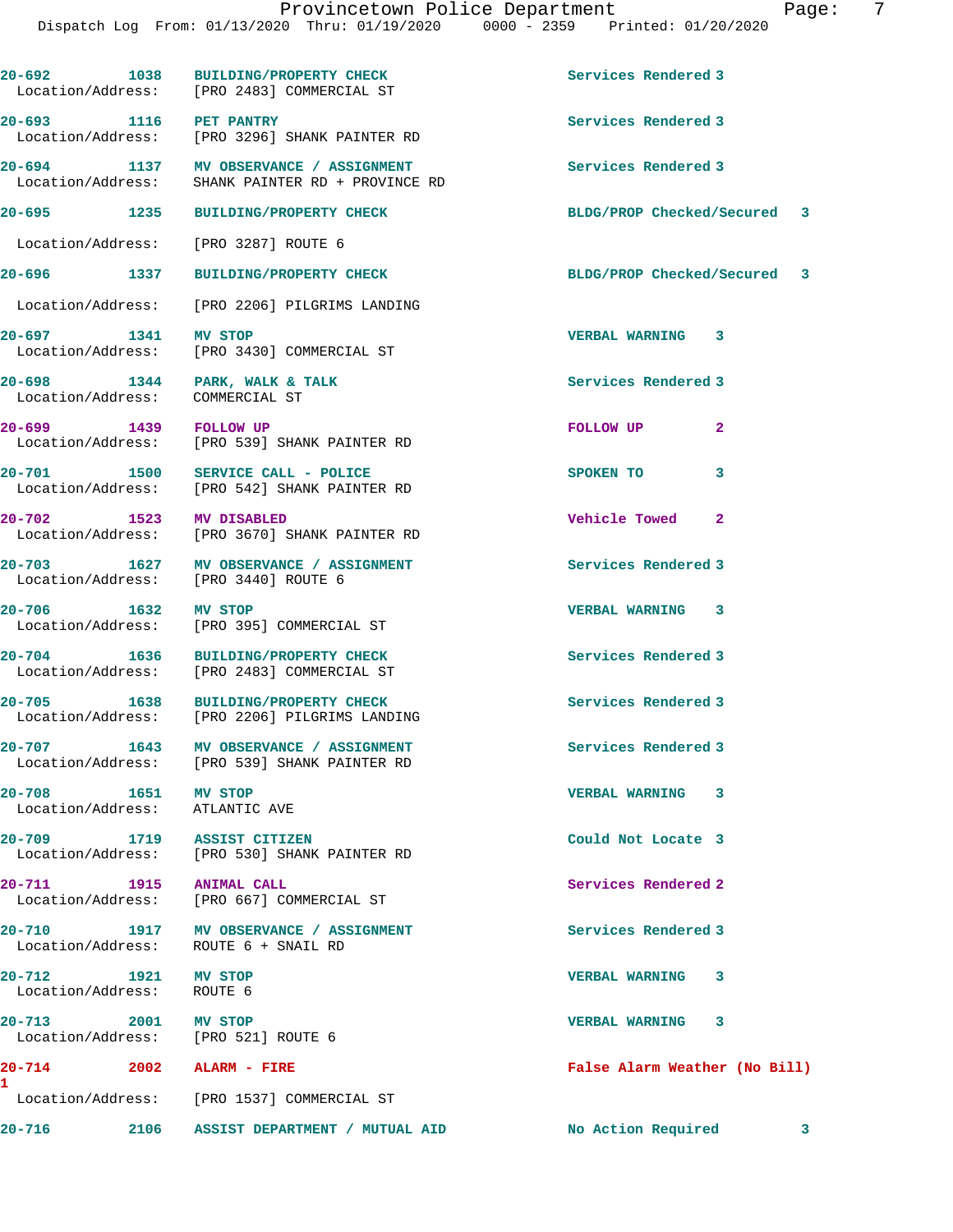| Location/Address:               |      | [PRO 542] SHANK PAINTER RD                               |                            |     |
|---------------------------------|------|----------------------------------------------------------|----------------------------|-----|
| $20 - 715$<br>Location/Address: | 2111 | MV STOP<br>BRADFORD ST + BANGS ST                        | 3<br><b>VERBAL WARNING</b> |     |
| $20 - 717$<br>Location/Address: | 2211 | MV OBSERVANCE / ASSIGNMENT<br>[PRO 530] SHANK PAINTER RD | Services Rendered 3        |     |
| $20 - 718$                      | 2315 | <b>BUILDING/PROPERTY CHECK</b>                           | BLDG/PROP Checked/Secured  | - 3 |
| Location/Address:               |      | [PRO 3489] COMMERCIAL ST                                 |                            |     |
| $20 - 719$                      | 2341 | MV OBSERVANCE<br><b>ASSIGNMENT</b>                       | Services Rendered 3        |     |

Location/Address: CONWELL ST + ROUTE 6

**For Date: 01/17/2020 - Friday**

| 20-720            | 0008 | <b>BUILDING/PROPERTY CHECK</b> | Services Rendered 3       |
|-------------------|------|--------------------------------|---------------------------|
| Location/Address: |      | [PRO 3259] MACMILLAN WHARF     |                           |
| 20-721            | 0015 | <b>BUILDING/PROPERTY CHECK</b> | BLDG/PROP Checked/Secured |

Location: 441R COMMERCIAL ST.

**20-723 0037 PARK, WALK & TALK Services Rendered 3**  Location/Address: [PRO 105] COMMERCIAL ST

## **20-724 0039 BAR CHECK BLDG/PROP Checked/Secured 3**

Location/Address: [PRO 3443] COMMERCIAL ST

20-722 0040 MV OBSERVANCE / ASSIGNMENT **Services Rendered 3 Seculiary** Services Rendered 3 SHANK PAINTER RD + JEROME SMITH RD

Location/Address: [PRO 399] COMMERCIAL ST

**20-726 0049 MV STOP VERBAL WARNING 3**  Location/Address: SHANK PAINTER RD + JEROME SMITH RD

20-727 **0057 MV OBSERVANCE / ASSIGNMENT** Services Rendered 3 Location/Address: HOWLAND ST + BRADFORD ST

**20-728 0153 BUILDING/PROPERTY CHECK Services Rendered 3**  Location/Address: [PRO 2977] COMMERCIAL ST

**20-729 0201 PARK, WALK & TALK Services Rendered 3**  Location/Address: BRADFORD ST + SNOW ST

**20-730 0204 ANIMAL CALL Services Rendered 2**  Location/Address: [PRO 3793] COMMERCIAL ST

Location/Address: [PRO 1989] COMMERCIAL ST

**20-732 0316 BUILDING/PROPERTY CHECK Services Rendered 3**  Location/Address: [PRO 2206] PILGRIMS LANDING

Location/Address: [PRO 488] MAYFLOWER ST

Location/Address: [PRO 2479] ROUTE 6

**20-735 0525 MV OBSERVANCE / ASSIGNMENT Services Rendered 3**  Location/Address: SNAIL RD

**20-725 0041 BAR CHECK BLDG/PROP Checked/Secured 3**

**20-731 0256 BUILDING/PROPERTY CHECK BLDG/PROP Checked/Secured 3**

**20-733 0444 BUILDING/PROPERTY CHECK BLDG/PROP Checked/Secured 3**

**20-734 0506 PARK, WALK & TALK Services Rendered 3**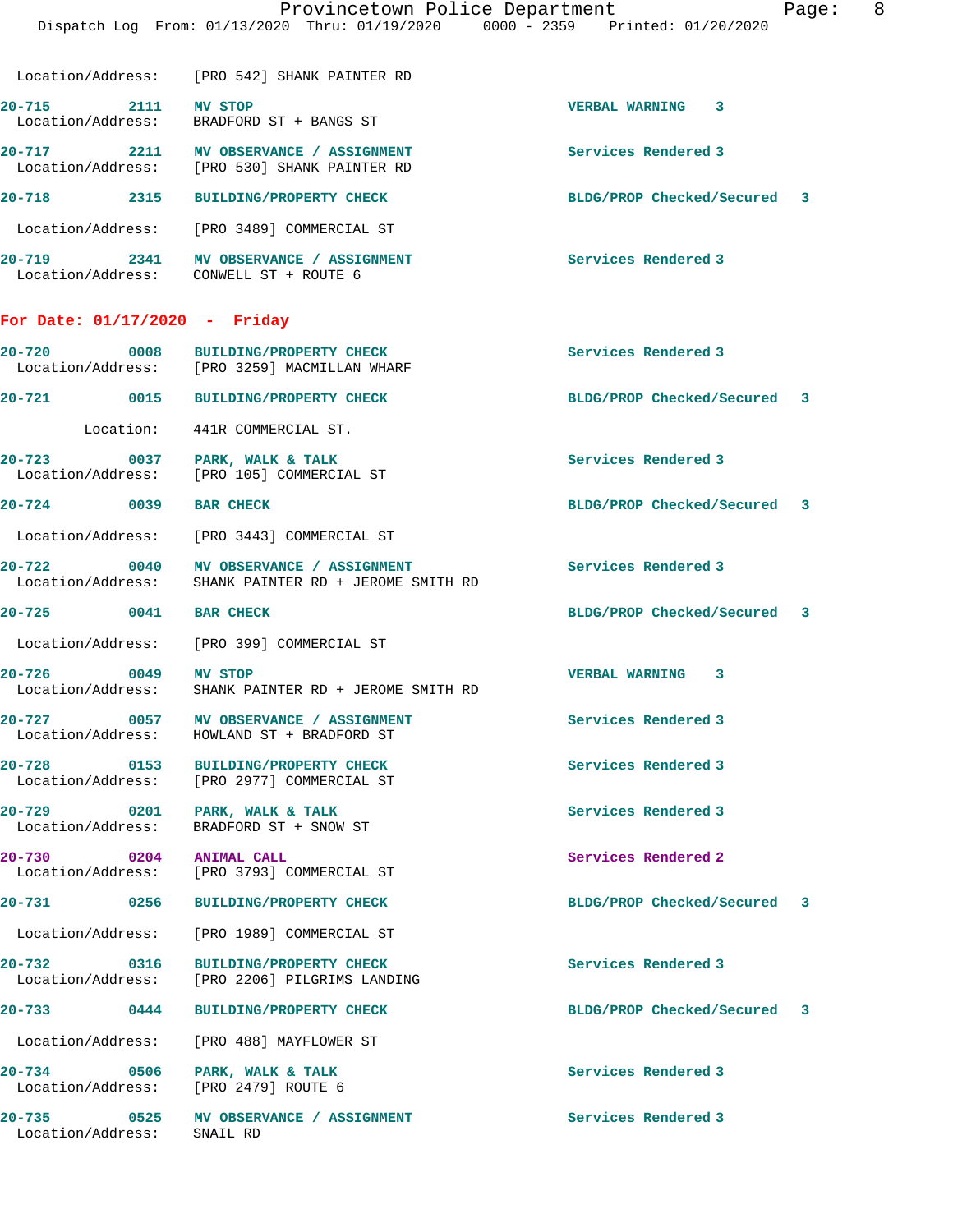**20-738 0814 BUILDING/PROPERTY CHECK Services Rendered 3**  Location/Address: [PRO 444] HIGH POLE HILL

Location/Address: [PRO 488] MAYFLOWER ST

**20-741 0821 MEDICAL EMERGENCY GONE ON ARRIVAL 1** 

Location/Address:

20-739 0814 PARK, WALK & TALK **Services Rendered 3**  Location/Address: [PRO 569] WINSLOW ST **20-740 0818 ALARM - GENERAL False Alarm 1** 

Location/Address: [PRO 3102] PRISCILLA ALDEN RD

Location/Address: [PRO 3222] ALDEN ST

**20-742 0905 ANIMAL CALL VERBAL WARNING 2**  Location/Address: [PRO 2273] WINTHROP ST

Location/Address: [PRO 3500] STABLE PATH

**20-744 0932 ALARM - GENERAL False Alarm 1**  Location/Address: [PRO 3342] GEORGES PATH

Location/Address: [PRO 571] ALDEN ST

**20-747 0957 MV OBSERVANCE / ASSIGNMENT Services Rendered 3**  ROUTE 6 + SNAIL RD

Location/Address: [PRO 2519] ROUTE 6

**20-749 1130 MEDICAL EMERGENCY Services Rendered 1** 

**20-750 1144 ANIMAL CALL Services Rendered 2**  Location/Address: [PRO 3296] SHANK PAINTER RD

**20-751 1216 ANIMAL CALL Services Rendered 2**  Location/Address: [PRO 4123] NELSON AVE

**20-752 1227 MV STOP VERBAL WARNING 3**  Location/Address: [PRO 1611] WINTHROP ST

20-754 1300 MV OBSERVANCE / ASSIGNMENT **Services Rendered 3 1300** MV OBSERVANCE / ASSIGNMENT CONWELL ST + ROUTE 6

**20-753 1316 ANIMAL CALL Services Rendered 2**  Location/Address: [PRO 2283] COMMERCIAL ST

**20-755 1357 MV STOP VERBAL WARNING 3**  Location/Address: MONTELLO ST + BRADFORD ST

Location/Address: [PRO 1696] BAYBERRY AVE

**20-757 1505 SERVICE CALL - POLICE Services Rendered 3**  Location/Address: [PRO 569] WINSLOW ST

Location/Address: [PRO 440] HARRY KEMP WAY

**20-743 0926 MEDICAL EMERGENCY Transported to Hospital 1**

**20-746 0945 BUILDING/PROPERTY CHECK BLDG/PROP Checked/Secured 3**

**20-748 1050 MV STOP Citation / Warning Issued 3**

**20-756 1427 MEDICAL EMERGENCY Transported to Hospital 1**

**20-758 1558 MEDICAL EMERGENCY Transported to Hospital 1**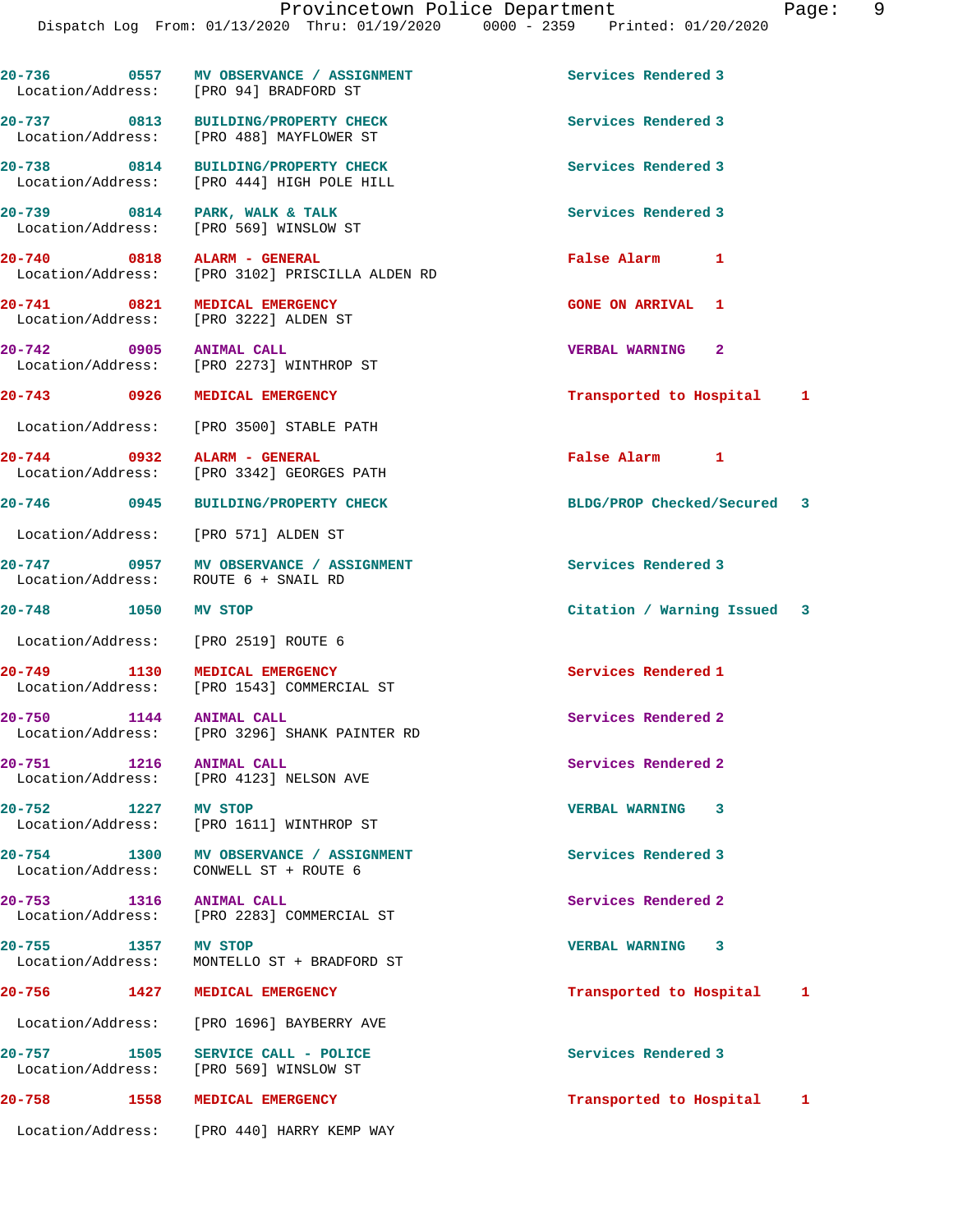**20-759 1600 PARADE Services Rendered 2**  Location/Address: [PRO 1645] HARRY KEMP WAY **20-761 1657 SERVICE CALL - POLICE Services Rendered 3**  Location/Address: [PRO 1152] WILLOW DR **20-762 1725 MEDICAL EMERGENCY Transported to Hospital 1** Location/Address: [PRO 1387] JEROME SMITH RD **20-763 1746 MV COMPLAINT Services Rendered 2**  [PRO 3215] OLD ANN PAGE WAY **20-764 1850 BUILDING/PROPERTY CHECK Services Rendered 3**  Location/Address: [PRO 2206] PILGRIMS LANDING **20-767 2022 MV OBSERVANCE / ASSIGNMENT Services Rendered 3**  Location/Address: ROUTE 6 + SNAIL RD **20-768 2023 MV OBSERVANCE / ASSIGNMENT Services Rendered 3**  Location/Address: BRADFORD ST + HOWLAND ST **20-769 2023 SERVICE CALL - POLICE SPOKEN TO 3**  Location/Address: [PRO 437] FREEMAN ST Refer To Field Int: 20-2-FI **20-770 2049 MV STOP VERBAL WARNING 3**  Location/Address: [PRO 396] COMMERCIAL ST **20-772 2130 MV OBSERVANCE / ASSIGNMENT Services Rendered 3**  Location/Address: BRADFORD ST + RYDER ST **20-771 2133 MV OBSERVANCE / ASSIGNMENT Services Rendered 3**  Location/Address: [PRO 521] ROUTE 6 **20-773 2150 MV STOP Citation / Warning Issued 3** Location/Address: [PRO 37] BRADFORD ST 20-774 2341 PARK, WALK & TALK **PARK, WALK & TALK** Services Rendered 3<br>
Location/Address: [PRO 3259] MACMILLAN WHARF [PRO 3259] MACMILLAN WHARF **20-775 2348 MV OBSERVANCE / ASSIGNMENT Services Rendered 3**  Location/Address: JEROME SMITH RD + SHANK PAINTER RD **20-776 2359 BUILDING/PROPERTY CHECK BLDG/PROP Checked/Secured 3** Location/Address: [PRO 530] SHANK PAINTER RD **For Date: 01/18/2020 - Saturday** 20-777 0042 BUILDING/PROPERTY CHECK **Services Rendered 3**  Location/Address: [PRO 2977] COMMERCIAL ST **20-778 0055 BUILDING/PROPERTY CHECK BLDG/PROP Checked/Secured 3** Location/Address: [PRO 2345] FREEMAN ST **20-779 0112 MV OBSERVANCE / ASSIGNMENT Services Rendered 3**  Location/Address: [PRO 37] BRADFORD ST **20-780 0114 MV OBSERVANCE / ASSIGNMENT Services Rendered 3**  Location/Address: HOWLAND ST + BRADFORD ST **20-781 0115 MV STOP VERBAL WARNING 3** 

Location/Address: BRADFORD ST + CONWAY ST

Location/Address: COMMERCIAL ST + SNAIL RD

20-782 **0135 MV OBSERVANCE / ASSIGNMENT** Services Rendered 3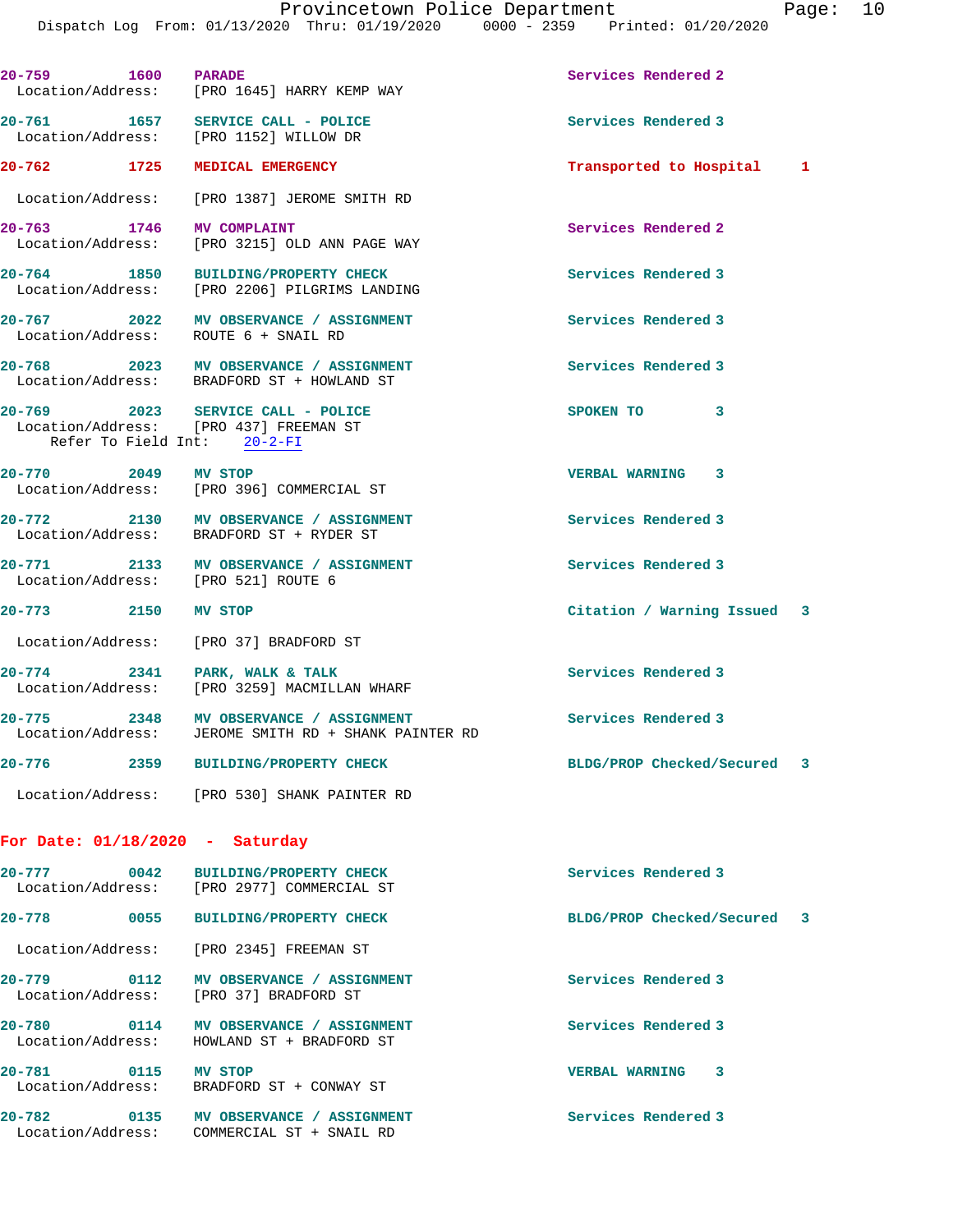| 20-783 0155                                  | <b>BUILDING/PROPERTY CHECK</b><br>Location/Address: [PRO 2490] PROVINCELANDS RD | Services Rendered 3             |  |
|----------------------------------------------|---------------------------------------------------------------------------------|---------------------------------|--|
| 20-784 0218<br>Location/Address:             | <b>BUILDING/PROPERTY CHECK</b><br>[PRO 75] CAPTAIN BERTIES WAY                  | Services Rendered 3             |  |
| $20 - 785$<br>$\overline{0232}$<br>Location: | <b>BUILDING/PROPERTY CHECK</b><br>441R COMMERCIAL ST.                           | Services Rendered 3             |  |
| 20-787 0232                                  | MEDICAL EMERGENCY                                                               | Transported to Hospital<br>1    |  |
| Location/Address:                            | COMMERCIAL ST                                                                   |                                 |  |
| $\sim$ 0236<br>20-786<br>Location/Address:   | <b>BUILDING/PROPERTY CHECK</b><br>[PRO 2540] RACE POINT RD                      | Services Rendered 3             |  |
| 20-788 0244                                  | <b>BUILDING/PROPERTY CHECK</b>                                                  | BLDG/PROP Checked/Secured 3     |  |
|                                              | Location/Address: [PRO 526] RYDER ST EXT                                        |                                 |  |
| 20-789 0514                                  | <b>BUILDING/PROPERTY CHECK</b>                                                  | BLDG/PROP Checked/Secured 3     |  |
|                                              | Location/Address: [PRO 537] SHANK PAINTER RD                                    |                                 |  |
| 0516<br>$20 - 790$<br>Location/Address:      | MV OBSERVANCE / ASSIGNMENT<br>ROUTE 6 + HOWLAND ST                              | Services Rendered 3             |  |
| 20-791 0539<br>Location/Address:             | <b>BUILDING/PROPERTY CHECK</b><br>[PRO 60] BRADFORD ST                          | Services Rendered 3             |  |
| 0549<br>$20 - 792$<br>Location/Address:      | MV OBSERVANCE / ASSIGNMENT<br>ROUTE 6 + SHANK PAINTER RD                        | Services Rendered 3             |  |
|                                              | <b>BUILDING/PROPERTY CHECK</b>                                                  | BLDG/PROP Checked/Secured 3     |  |
| Location/Address:                            | [PRO 1780] JOHNSON ST                                                           |                                 |  |
| 20-794 0700<br>Location/Address:             | <b>DISORDERLY</b><br>[PRO 539] SHANK PAINTER RD                                 | Services Rendered 1             |  |
| 0754<br>20-795                               | MV OBSERVANCE / ASSIGNMENT<br>Location/Address: [PRO 3611] CAPTAIN BERTIES WAY  | Services Rendered 3             |  |
| 0809<br>20-796<br>Location/Address:          | <b>MV STOP</b><br>[PRO 2513] ROUTE 6                                            | <b>VERBAL WARNING</b><br>3      |  |
| 20-797<br>0846                               | MEDICAL EMERGENCY                                                               | Transported to Hospital<br>1    |  |
| Location/Address:                            | [PRO 1543] COMMERCIAL ST                                                        |                                 |  |
| $20 - 798$<br>0847<br>Location/Address:      | SUSPICIOUS ACTIVITY<br>AUNT SUKEYS WAY                                          | Services Rendered 2             |  |
| 20-799<br>0912                               | <b>ANIMAL CALL</b>                                                              | Referred to Other Agency<br>-2  |  |
| Location/Address:                            | [PRO 3430] COMMERCIAL ST                                                        |                                 |  |
| 20-801 0943<br>Location/Address:             | <b>PARADE</b><br>[PRO 1645] HARRY KEMP WAY                                      | Services Rendered 2             |  |
| $20 - 803$<br>1034<br>Location/Address:      | <b>BUILDING/PROPERTY CHECK</b><br>[PRO 2540] RACE POINT RD                      | Services Rendered 3             |  |
| 20-807<br>1247                               | <b>ANIMAL CALL</b>                                                              | BLDG/PROP Checked/Secured<br>-2 |  |
| Location/Address:                            | [PRO 3287] ROUTE 6                                                              |                                 |  |
| $20 - 806$<br>1248<br>Location/Address:      | MV OBSERVANCE / ASSIGNMENT<br>RYDER ST + BRADFORD ST                            | Services Rendered 3             |  |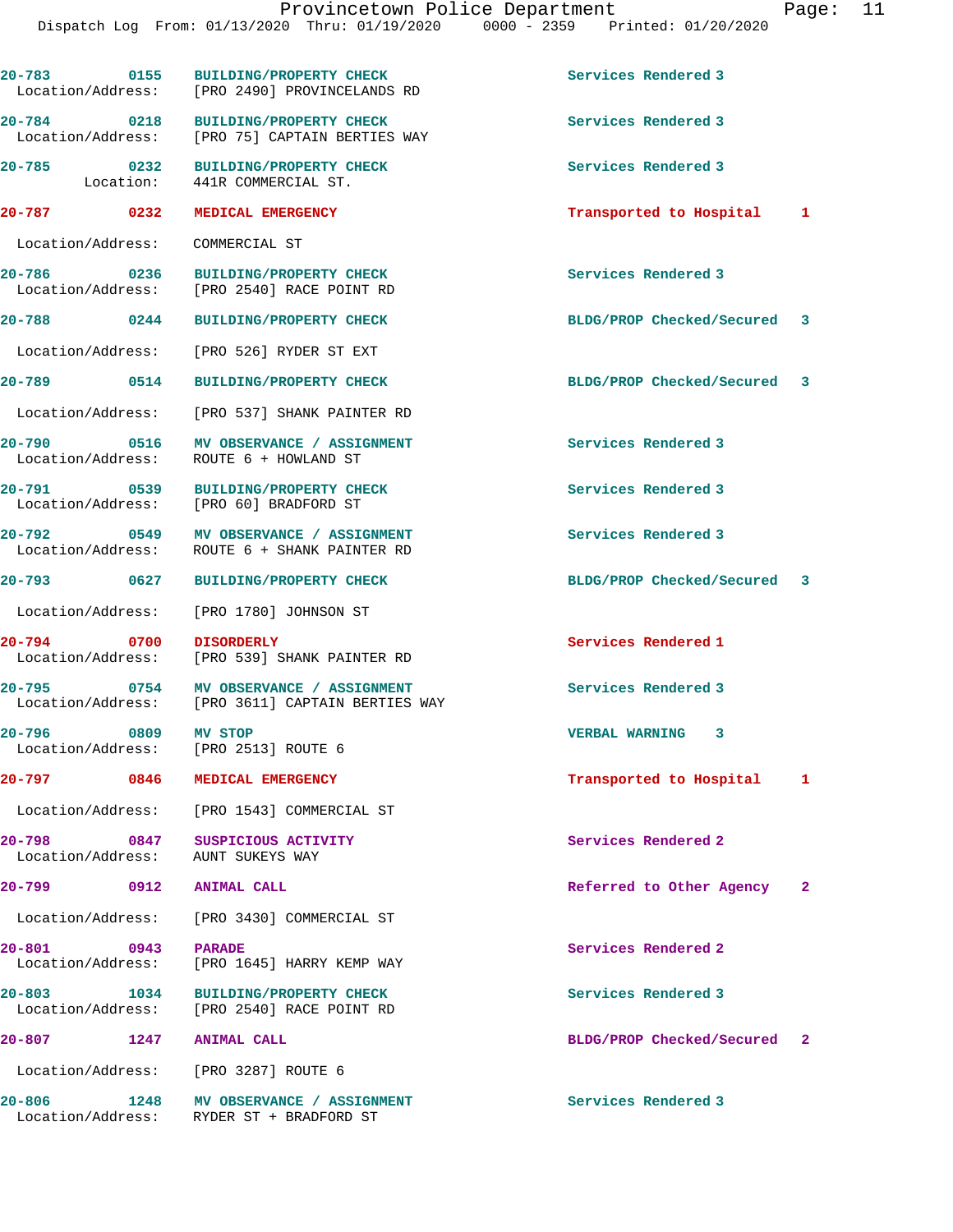| $20 - 813$ | 1345 | MEDICAL EMERGENCY                                                              | Transported to Hospital                                                        | 1     |    |
|------------|------|--------------------------------------------------------------------------------|--------------------------------------------------------------------------------|-------|----|
| 20-811     | 1318 | <b>ANIMAL CALL</b><br>Location/Address: [PRO 3273] COMMERCIAL ST               | Services Rendered 2                                                            |       |    |
| $20 - 810$ | 1316 | PARK, WALK & TALK<br>Location/Address: [PRO 3546] COMMERCIAL ST                | Services Rendered 3                                                            |       |    |
| $20 - 809$ | 1312 | <b>BUILDING/PROPERTY CHECK</b><br>Location/Address: [PRO 3259] MACMILLAN WHARF | Services Rendered 3                                                            |       |    |
| $20 - 808$ | 1255 | PARK, WALK & TALK<br>Location/Address: [PRO 285] COMMERCIAL ST                 | Services Rendered 3                                                            |       |    |
|            |      | Provincetown Police Department                                                 | Dispatch Log From: 01/13/2020 Thru: 01/19/2020 0000 - 2359 Printed: 01/20/2020 | Page: | 12 |

**20-814 1409 BUILDING/PROPERTY CHECK BLDG/PROP Checked/Secured 3**

**20-815 1602 BUILDING/PROPERTY CHECK Services Rendered 3** 

 Location/Address: [PRO 2483] COMMERCIAL ST **20-817 1608 BUILDING/PROPERTY CHECK Services Rendered 3**  Location/Address: [PRO 2206] PILGRIMS LANDING

**20-818 1628 MV OBSERVANCE / ASSIGNMENT Services Rendered 3**  Location/Address: BRADFORD ST + HOWLAND ST

## **20-819 1632 MV STOP No Action Required 3**

Location/Address: [PRO 440] HARRY KEMP WAY

Location/Address: [PRO 2206] PILGRIMS LANDING

Location/Address: [PRO 395] COMMERCIAL ST

20-820 1800 MV OBSERVANCE / ASSIGNMENT **Services Rendered 3** Location/Address: [PRO 521] ROUTE 6

**20-821 1815 ALARM - FIRE Services Rendered 1**  Location/Address: [PRO 1422] PLEASANT ST

20-822 1938 PARKING COMPLAINT **Services Rendered 3** Location/Address: BANGS ST + COMMERCIAL ST

**20-823 1942 HAZARDS Services Rendered 2**  Location/Address: [PRO 542] SHANK PAINTER RD

**20-824 2043 MEDICAL EMERGENCY Services Rendered 1**  Location/Address: [PRO 2909] COMMERCIAL ST

## **For Date: 01/19/2020 - Sunday**

| $20 - 825$<br>0019                    | <b>BUILDING/PROPERTY CHECK</b><br>Location/Address: [PRO 2483] COMMERCIAL ST    | Services Rendered 3         |  |
|---------------------------------------|---------------------------------------------------------------------------------|-----------------------------|--|
| $20 - 826$<br>0027                    | <b>BUILDING/PROPERTY CHECK</b>                                                  | BLDG/PROP Checked/Secured 3 |  |
|                                       | Location/Address: [PRO 530] SHANK PAINTER RD                                    |                             |  |
| $20 - 828$<br>0029                    | <b>BUILDING/PROPERTY CHECK</b><br>Location/Address: [PRO 2490] PROVINCELANDS RD | Services Rendered 3         |  |
| $20 - 827$<br>0031                    | <b>BUILDING/PROPERTY CHECK</b>                                                  | BLDG/PROP Checked/Secured 3 |  |
|                                       | Location/Address: [PRO 1638] COMMERCIAL ST                                      |                             |  |
| $20 - 829$<br>0054                    | SERVICE CALL - POLICE<br>Location/Address: [PRO 2610] BRADFORD ST               | 3<br><b>SPOKEN TO</b>       |  |
| 20-831<br>0116<br>  Location/Address: | MV OBSERVANCE / ASSIGNMENT<br>BRADFORD ST + HOWLAND ST                          | Services Rendered 3         |  |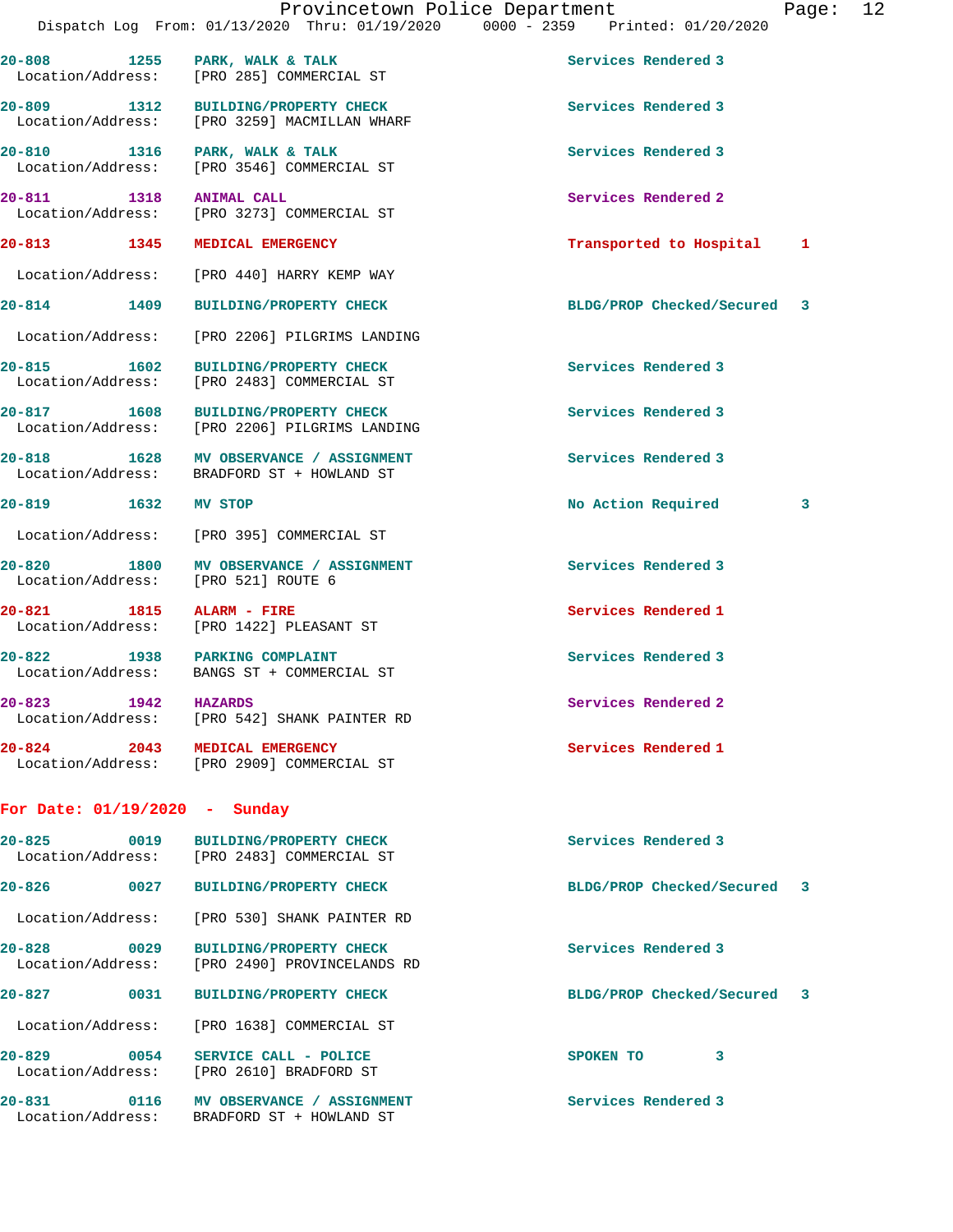|                       | Dispatch Log From: 01/13/2020 Thru: 01/19/2020 0000 - 2359 Printed: 01/20/2020        |                             |              |
|-----------------------|---------------------------------------------------------------------------------------|-----------------------------|--------------|
|                       | 20-830 0118 MV OBSERVANCE / ASSIGNMENT<br>Location/Address: CONWELL ST + ROUTE 6      | Services Rendered 3         |              |
|                       | 20-832 0158 BUILDING/PROPERTY CHECK                                                   | BLDG/PROP Checked/Secured 3 |              |
|                       | Location/Address: [PRO 444] HIGH POLE HILL                                            |                             |              |
|                       | 20-833 0214 BUILDING/PROPERTY CHECK                                                   | BLDG/PROP Checked/Secured 3 |              |
|                       | Location/Address: [PRO 3259] MACMILLAN WHARF                                          |                             |              |
|                       | 20-834 0226 BUILDING/PROPERTY CHECK<br>Location/Address: [PRO 3430] COMMERCIAL ST     | Services Rendered 3         |              |
|                       | 20-835 0521 BUILDING/PROPERTY CHECK<br>Location/Address: [PRO 2977] COMMERCIAL ST     | Services Rendered 3         |              |
|                       | 20-836 0533 MV OBSERVANCE / ASSIGNMENT<br>Location/Address: ROUTE 6 + HOWLAND ST      | Services Rendered 3         |              |
|                       | 20-837 0606 BUILDING/PROPERTY CHECK<br>Location/Address: [PRO 75] CAPTAIN BERTIES WAY | Services Rendered 3         |              |
| 20-838 0616           | <b>BUILDING/PROPERTY CHECK</b>                                                        | BLDG/PROP Checked/Secured 3 |              |
|                       | Location/Address: [PRO 519] RACE POINT RD                                             |                             |              |
|                       | 20-839 0753 BUILDING/PROPERTY CHECK<br>Location/Address: [PRO 2483] COMMERCIAL ST     | Services Rendered 3         |              |
|                       | 20-840 0827 PARKING COMPLAINT<br>Location/Address: [PRO 2418] JOHNSON ST              | Services Rendered 3         |              |
| 20-842 0834           | <b>MV STOP</b>                                                                        | Citation / Warning Issued 3 |              |
|                       | Location/Address: ROUTE 6 + SNAIL RD                                                  |                             |              |
|                       | 20-841 0840 MV OBSERVANCE / ASSIGNMENT<br>Location/Address: ROUTE 6 + SNAIL RD        | Services Rendered 3         |              |
| 20-843 0846 MV STOP   | Location/Address: ROUTE 6 + SNAIL RD                                                  | <b>VERBAL WARNING 3</b>     |              |
|                       | 20-844 1015 BUILDING/PROPERTY CHECK<br>Location/Address: [PRO 2898] JEROME SMITH RD   | Services Rendered 3         |              |
| 20-845 1032 HAZARDS   |                                                                                       | Referred to Other Agency    | $\mathbf{2}$ |
|                       | Location/Address: [PRO 1101] SCHUELER BLVD                                            |                             |              |
|                       | 20-847 1151 BUILDING/PROPERTY CHECK                                                   | BLDG/PROP Checked/Secured 3 |              |
|                       | Location/Address: [PRO 4084] COMMERCIAL ST                                            |                             |              |
| 20-849 1234           | <b>MV COMPLAINT</b><br>Location/Address: [PRO 1196] BRADFORD ACRES RD                 | Services Rendered 2         |              |
| 20-848 1243           | MV OBSERVANCE / ASSIGNMENT<br>Location/Address: ROUTE 6 + SNAIL RD                    | Services Rendered 3         |              |
| 20-850                | 1355 ALARM - GENERAL<br>Location/Address: [PRO 1202] COMMERCIAL ST                    | False Alarm 1               |              |
|                       | 20-851 1523 BUILDING/PROPERTY CHECK                                                   | BLDG/PROP Checked/Secured   | 3            |
|                       | Location/Address: [PRO 1257] COMMERCIAL ST                                            |                             |              |
| 20-852 1543 FOLLOW UP | Location/Address: [PRO 542] SHANK PAINTER RD                                          | Services Rendered 2         |              |
|                       | 20-853 1559 BUILDING/PROPERTY CHECK                                                   | Services Rendered 3         |              |